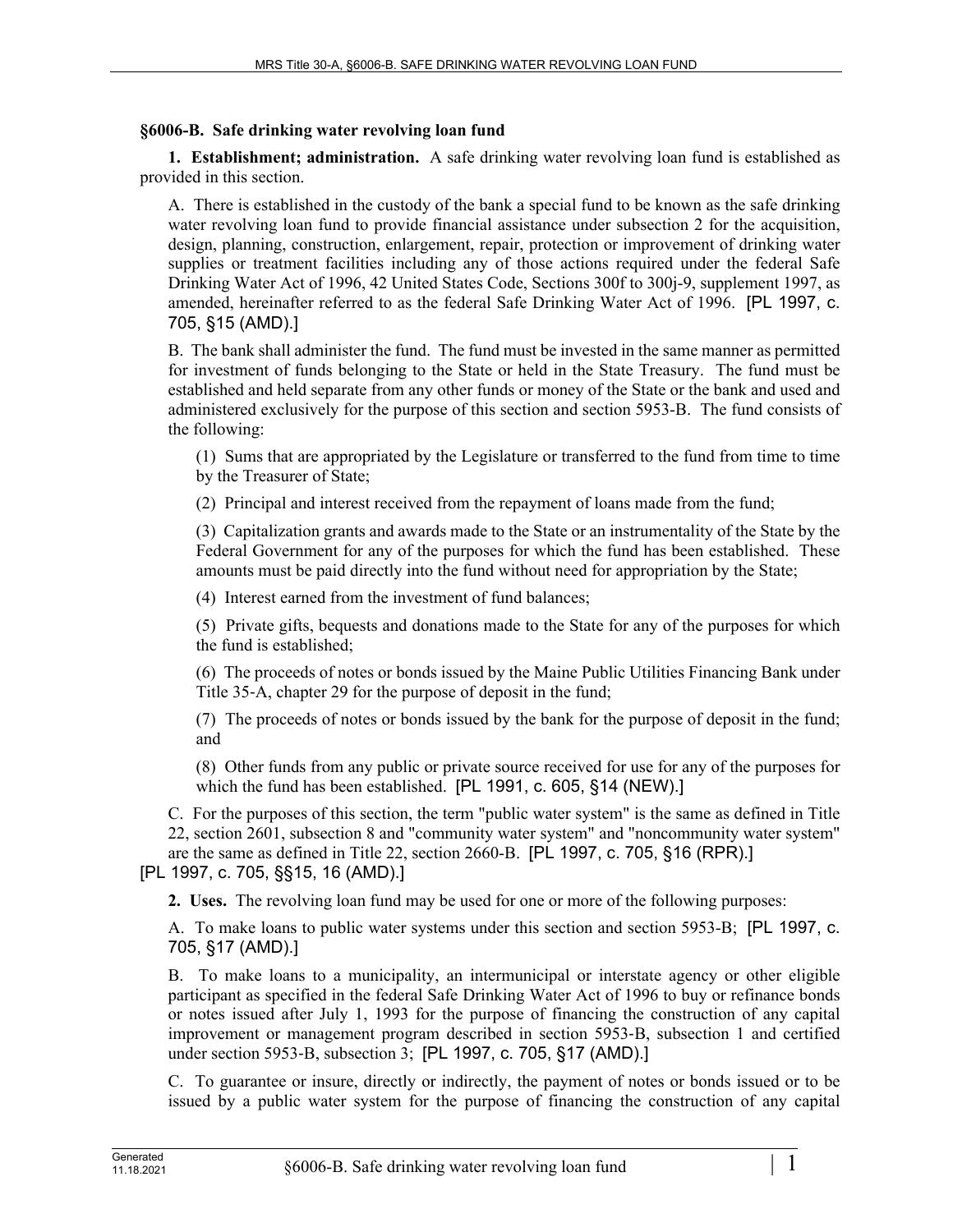improvement described in section 5953‑B, subsection 1 and certified under section 5953‑B, subsection 3; [PL 1997, c. 705, §17 (AMD).]

D. To guarantee or insure, directly or indirectly, funds established by public water systems for the purpose of financing construction of any capital improvement described in section 5953‑B, subsection 1 and certified under section 5953-B, subsection 3; [PL 1997, c. 705, §17 (AMD).]

E. To invest available fund balances and to credit the net interest income on those balances to the revolving loan fund; [PL 1991, c. 605, §14 (NEW).]

F. To invest as a source of revenue or security for the payment of principal and interest on general or special obligations of the bank if the proceeds of the sale of the obligations have been deposited in the fund or loaned to eligible participants in the programs financed with the fund, or as a source of revenue to subsidize municipal loan payment obligations; [PL 1991, c. 605, §14 (NEW).]

G. To pay the costs of the bank and the Department of Human Services associated with the administration of the revolving loan fund and projects financed by it, as long as such costs are paid from a separate, dedicated and identifiable administrative account into which not more than 4% or such greater amount as may be permitted under federal law as part of the federal Safe Drinking Water Act of 1996 of each capitalization grant allotment provided by the Federal Government, and other amounts, must be deposited; [PL 1997, c. 705, §17 (AMD).]

H. To pay the costs required, authorized or funded under the federal Safe Drinking Water Act of 1996, regarding the treatment of drinking water or other federal law or program that provides money for deposit to the fund for the purposes of this section; and [PL 1997, c. 705, §17 (AMD).]

I. To provide training and technical assistance to public water systems serving a population of 10,000 or fewer through the statewide rural water association. The statewide rural water association may use an amount equal to 1% of the federal capitalization grant. Training and technical assistance must be consistent with the annual Department of Health and Human Services public water system supervision, or "PWSS," work plan. [PL 1995, c. 665, Pt. II, §2 (NEW); PL 1995, c. 665, Pt. II, §3 (AFF); PL 2003, c. 689, Pt. B, §6 (REV).]

```
[PL 1997, c. 705, §17 (AMD); PL 2003, c. 689, Pt. B, §6 (REV).]
```
**3. Establishment of accounts.** The bank may establish accounts and subaccounts within the fund as it determines desirable to effectuate the purposes of this section, including, but not limited to, accounts to segregate a portion or portions of the fund as security for bonds issued by the bank for deposit in the fund and to be invested for the benefit of specified projects receiving financial assistance from the fund.

## [PL 1991, c. 605, §14 (NEW).]

**4. Priorities for financial assistance.** At least annually, the Department of Health and Human Services shall prepare and certify to the bank a project priority list of those community and nonprofit noncommunity public water system projects eligible for financing or assistance under this section. The factors to be considered in developing the priority list must include, but are not limited to:

A. Projects that address serious risk to human health; [PL 1997, c. 705, §18 (NEW).]

B. Projects necessary to ensure compliance with the federal Safe Drinking Water Act of 1996; [PL 1997, c. 705, §18 (NEW).]

C. Projects to assist public water systems in need on a per household basis according to the State's affordability criteria; and [PL 1997, c. 705, §18 (NEW).]

D. Projects that meet factors used in developing the priority list and that are prepared to proceed to construction. [PL 1997, c. 705, §18 (NEW).]

[PL 1997, c. 705, §18 (NEW); PL 2003, c. 689, Pt. B, §6 (REV).]